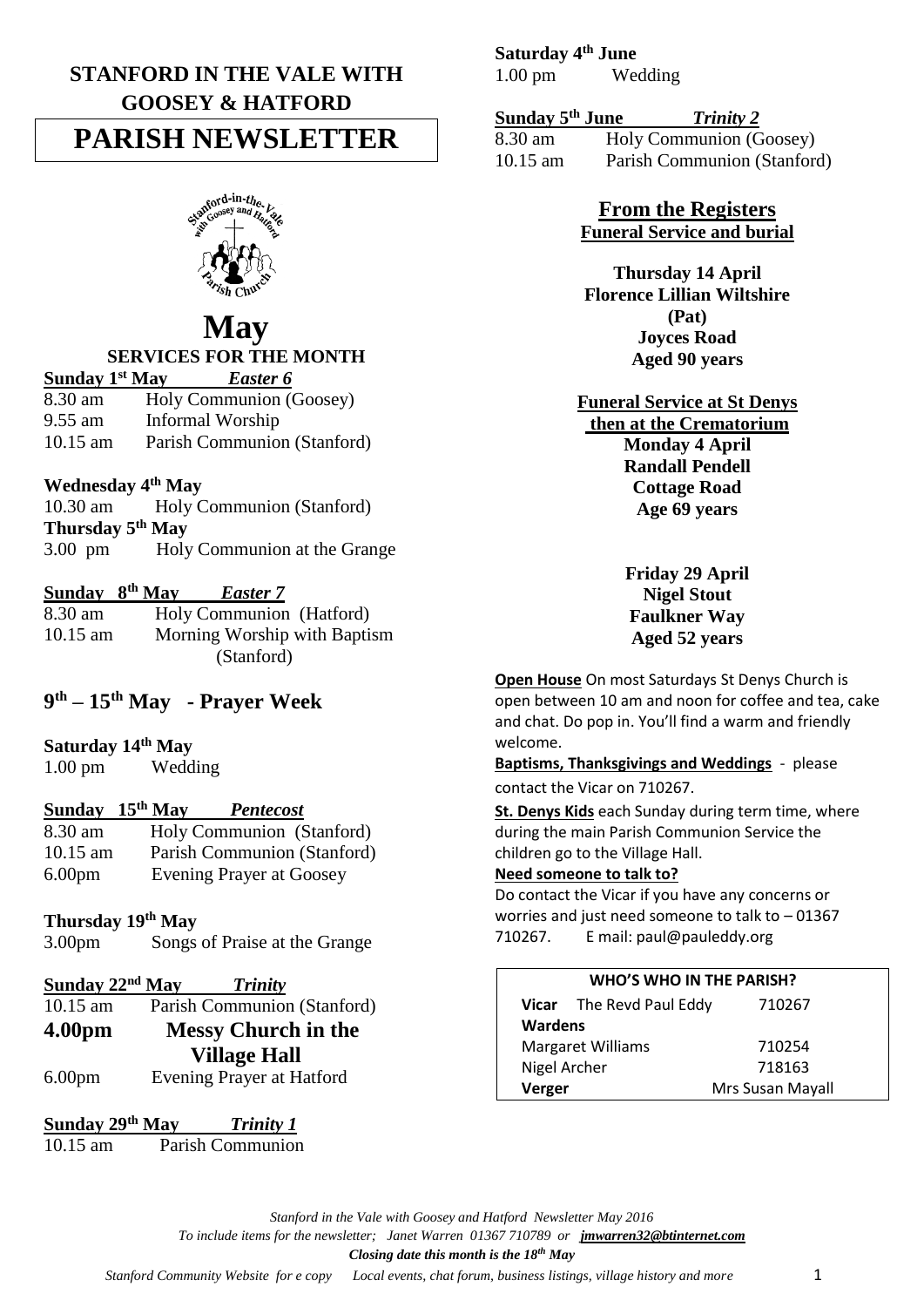## **The Vicar writes …..**

Being a parent is hard work, and comes with no instruction manual related to our unique child!

Every parent I know wants to do their very best for their child and yet from time to time, we all approach difficult issues and would appreciate some support, advice, or a chance to talk things over with other parents.

Starting on June 6, and for the following five Monday evenings, I shall be running the *Parentalk* course, devised and tested over many years by the leading charity, Care For The family. Sessions will be from 7.30- 8.45pm and held at Stanford School. It is particularly aimed at parents with Primary school aged children.

Sessions are DVD-based and provide an opportunity for a general chat about the topic. Parents are NOT asked to reveal anything, but can share what they want, or not, as the case may be. The sessions include:-

- **It's not just me**
- **Love them and let them know**
- **It's good to talk**
- **Boundaries and battles**
- **Parenting with elastic**
- **Creating a sense of belonging**

If you would like more information, or to register, please contact me on **[paul@pauleddy.org](mailto:paul@pauleddy.org)**, or 710267. The course is FREE and includes a free course book for you to keep with your notes.

Yours *Paul* Revd Paul Eddy Vicar

## **Thank You**

I would like to thank everyone for all the help and support I have received over the last 2 months recovering from my broken arm after my fall in the street.Mary Wyatt

#### **Future of Bus Services**

I am sure that those of you who rely on public transport will be pleased to know that the

Community Bus will continue to operate as normal after County Council funding is withdrawn in July.

However, it is essential that we retain a good pool of volunteers to drive and to organise the service. To be a driver you just need to have the D1 category on your licence. This is automatic on all full licences obtained before January 1st 1997.

If you could spare the time to drive, even if it is only one or two mornings a month or if you feel that you would like to help in any other way then please get in touch with me on 01367 710494 or email

[jofrsmith@gmail.com.](mailto:jofrsmith@gmail.com)

I do not at present have any information about the future of Thames Travel's 67 services. John Smith

## **Street Parties to celebrate the Queen's 90th Birthday Saturday June11th and Sunday June 12th.**

**We do now need volunteers** to organise and coordinate a party in an area of Stanford near where you live.

**During May** Wantage Waitrose have kindly offered to raise some funds for this via their Community Matters Token Boxes and we will look to distribute this between the street parties nearer the time. So when you are shopping in Waitrose please do support us.

Please contact Tina Jenkins on

**[tjenkinssitv@gmail.com](mailto:tjenkinssitv@gmail.com)** or 07443 906150 or 01367 710614 or any Parish Councillor giving your contact details - e mail/ phone number – so that we can get together for a meeting to move the planning and preparation of the street parties forward.

## **Stanford Volunteer Taxi Service**

This very important service is in need of more volunteer drivers. For various reasons the service has recently lost several drivers so is dependent on a few. Could you offer to take someone for a medical appointment to Faringdon, Wantage, Oxford or Swindon? Phone Sue Ward 01367 710255 for more details

*Stanford in the Vale with Goosey and Hatford Newsletter May 2016*

*To include items for the newsletter; Janet Warren 01367 710789 or [jmwarren32@btinternet.com](mailto:jmwarren32@btinternet.com)*

*Closing date this month is the 18th May*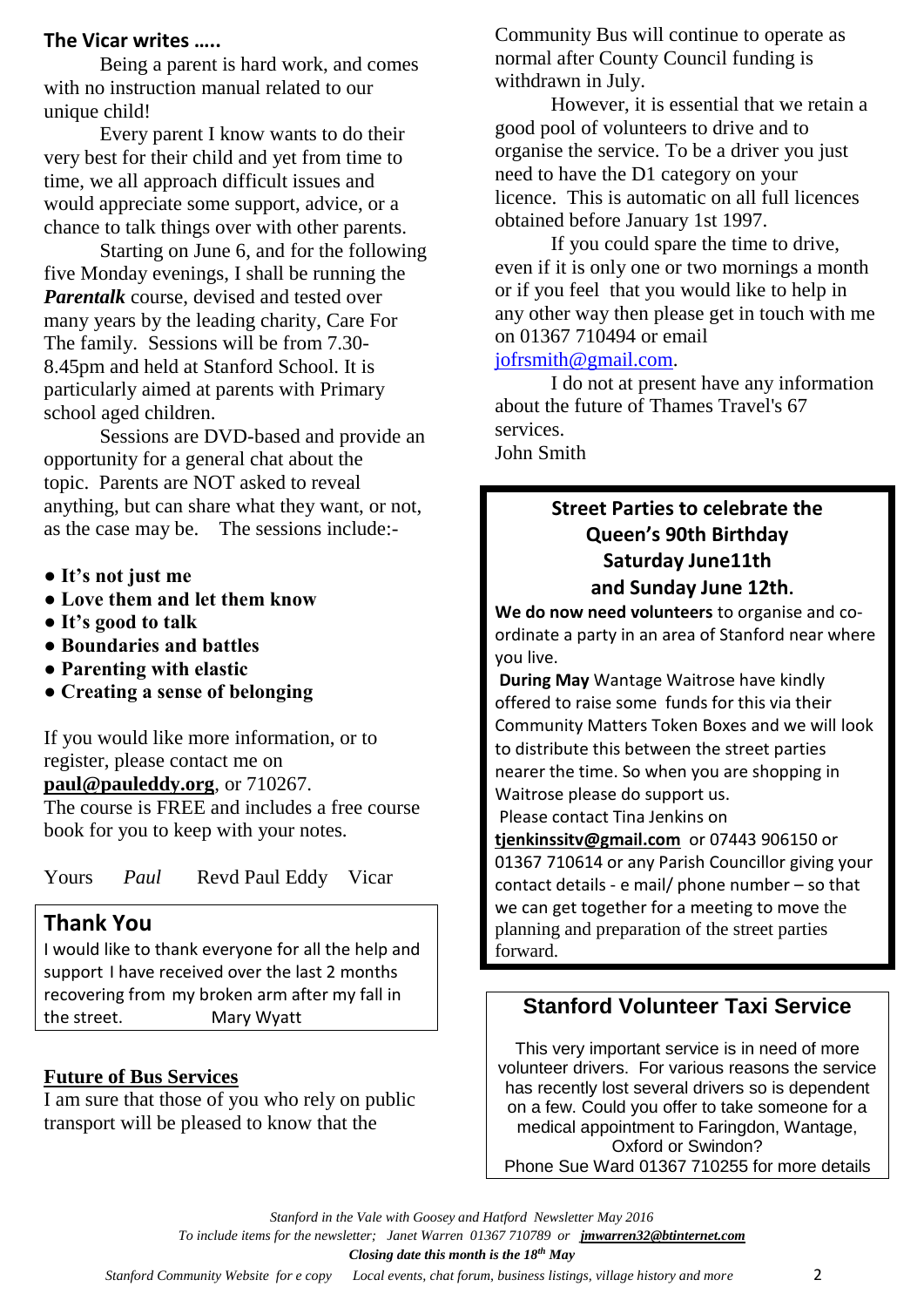# **STANFORD IN THE VALE SHORT MAT BOWLS**

Looking for a sport Thought about Bows? Still get exercise Don't get wet or cold Come along and see us **7.30 – 9.30 pm Monday evenings - Village Hall**



# **ST DENYS "J" TEAM**

In **Stanford School 7 th May 2016** 

**10.00am – 12.30pm** Children aged  $5 - 11$ yrs Come join in the story, Craft and lots of fun with your friends *Please note change of venue*

# **i.VOLUNTEER COULD YOU?**

## Your Community needs you!

Volunteers required ASAP to fill a variety of Administrative, Leader and Assistant Leader Roles

We are a dynamic and growing Scout Group that relies heavily on volunteers and support from the community. There are roles to suit all capabilities. Please get in touch for more information on how you can make a big difference in your community and have fun!

1st Stanford in the Vale Scout Group

Call Andy Croft on 07770 796173 or email enquiries@stanfordscouts.org

http://stanford-in-thevale.scoutsites.org.uk/



**Annual Parish Council Meeting Wednesday 4th May Large Village Hall at 7.30 pm All welcome**

**Stanford Gardening Club Coffee Morning and Plant Sale Saturday May 7th 10.00 – 12 Noon In the Small Village Hall Also raffle, books and cakes**

## **Stanford At Group Monday 9th May 2016 at 7.15pm Stanford Village Hall (small)**

Oil demo by Ray Hedger All very welcome, visitors £4. Refreshments provided. For more info 01367 710754

### **STANFORD IN THE VALE AND DISTRICT LOCAL HISTORY SOCIETY Tuesday 10 th May**

at Stanford Village Hall, in the Small Hall Start time **7:45 p.m. Title**: "ONE PLACE STUDIES" **Speaker**: KIRSTY GRAY Kirsty is a professional genealogist wholives in Wiltshire. She will explain her own rather individual approach to Local History Studies Visitors welcome (£2 entrance) Refreshments and raffle. Further information: Contact Phil Morris, 01367 710285



*Stanford in the Vale with Goosey and Hatford Newsletter May 2016 To include items for the newsletter; Janet Warren 01367 710789 or [jmwarren32@btinternet.com](mailto:jmwarren32@btinternet.com) Closing date this month is the 18th May*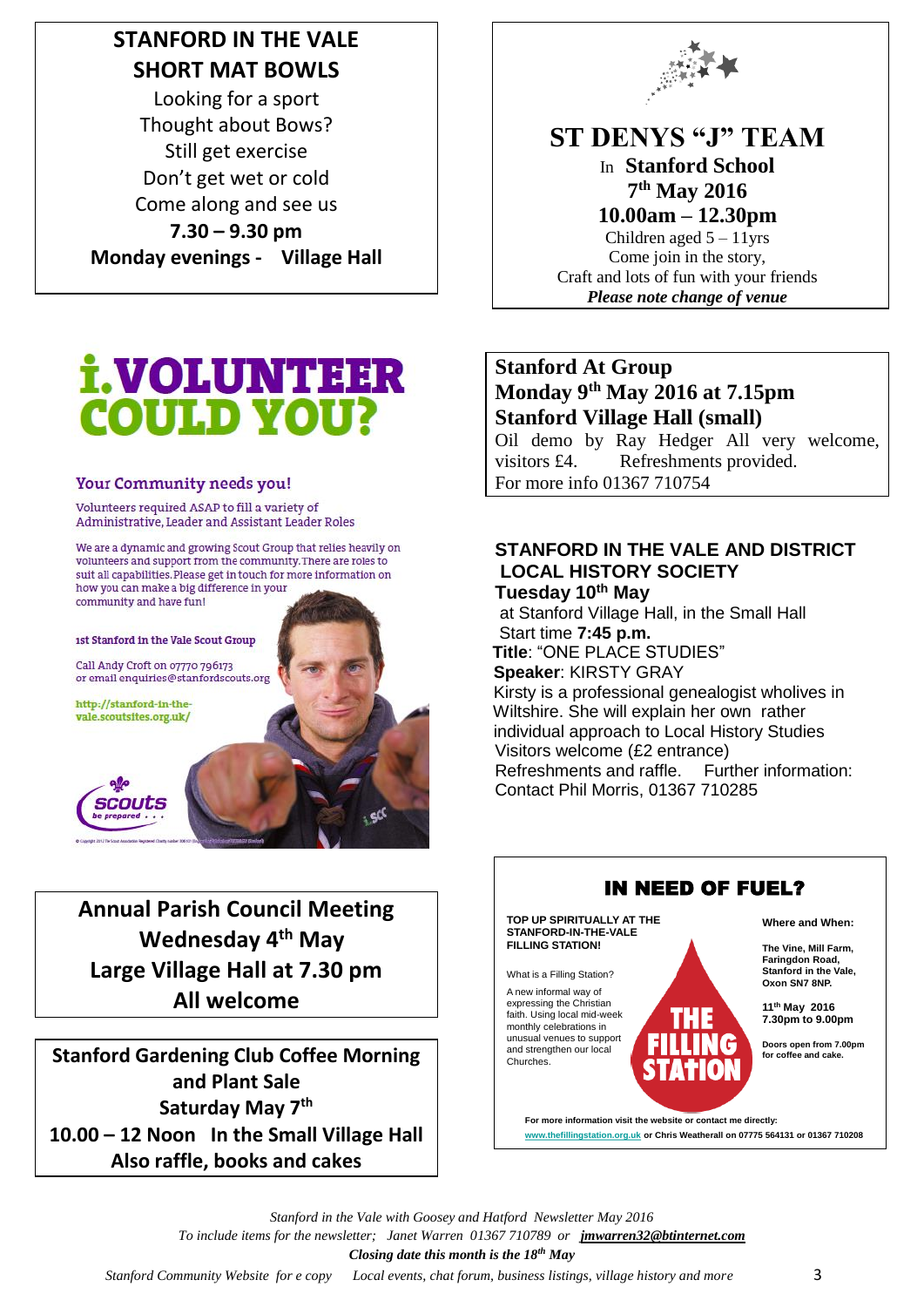## **FARINGDON & DISTRICT UNIVERSITY OF THE THIRD AGE MEETING ON THURSDAY 12th MAY 2016**

At the Faringdon Corn Exchange at 2.30pm. The speaker will be Dr Tony Maisey talking about "Pain". Dr Maisey is much in demand as a Dr Maisespeaker in the Thames Valley area. The talk is not depressing! Dr Maisey has a strong sense of humour. Free refreshments are available after the talk. However, visitors are required to pay an entrance fee of £1.50. Further details are available from the chairman Peter Smith on 01367241241 or on the website **www.faringdondistrictu3a.wordpress.com**

#### **SCRAMBLERS**

New to the village? Or just looking for a fun friendly toddler group? Join us at Scramblers for Stories, music and craft activities. All children and carers welcome. Refreshments provided.

## **Thursday 12 th May at 2.00 – 2.45**

St Denys Church, Stanford in the Vale For more info please contact : Amanda: amandanoviss@hotmail.com Liz: [esrobertson25@gmail.com](mailto:esrobertson25@gmail.com)

## OXFORDSHIRE ARTWEEKS 2016 (Site 288) **ART AT LITTLEWORTH Saturday 14 to Sunday 22 May**

Noon to 6pm The Reading Room **Littleworth** Off A420 between Faringdon and Kingston Bagpuize

Yvonne Robinson (collage and printmaking) Mariut Roberts (ceramics) Sara Withers (jewellery) Refreshments, demonstrations and free parking

## **STANFORD IN THE VALE WOMEN'S INSTITUTE**

Will meet in the Village Hall at 7.30pm on **Wednesday May 18th**

an evening of "Pimms, Puds and Resolutions" Visitors are welcome at £3.00 for Non Members

## **Chatterbox Every Thursday from 10 – 12 noon Small Village Hall**

All are welcome to call in for a drink, catch up with friends or meet new ones. Occasional raffles, quizzes and bring and buy

**Saturday 21st May Fairtrade Stall 10 am-12 noon St Denys' Church** We have a range of Fairtrade goods available, supplied by the Mustard Seed -If we don't have what you're looking for, we can order other Traidcraft products, contact Zoë tel: 710705

## **Car wash**

**1st Stanford in the Vale Scouts Saturday 21st May 2016 - 9.30 am to 12 noon** Bring your vehicle along to the first of this year's car washes to raise funds for the Group. The event will take place on the same day and same time at both: Stanford in the Vale Village Hall and The Thomas Hughes Memorial Hall, Uffington £5 per vehicle. Larger vehicles may cost more. Call Abi Richings with any questions on 01367 820706/07784 225004 or email [abirichings@btinternet.com](mailto:abirichings@btinternet.com)

## **Music in the Vale**

Our next Music in the Vale concert at 7.30pm on **Saturday 21st May 2016**, at St. Denys' Church, Stanford in the Vale is entitled **"Some Enchanted Evening"** and features **Claire-Louise Lucas mezzo-soprano and Jonathan Darnborough – piano** in a programme of songs, jazz and ragtime by Gershwin, Jerome Kern, Bernstein, Rodgers & Hammerstein…

Admission by programme £12.00 from Vogue Hairdressing, 28 High Street, Stanford in the Vale, 01367 710476 by reservation on 01367 718420, email [DJPedderDPA@btinternet.com](mailto:DJPedderDPA@btinternet.com) or at the door

*Stanford in the Vale with Goosey and Hatford Newsletter May 2016*

*To include items for the newsletter; Janet Warren 01367 710789 or [jmwarren32@btinternet.com](mailto:jmwarren32@btinternet.com)*

*Closing date this month is the 18th May*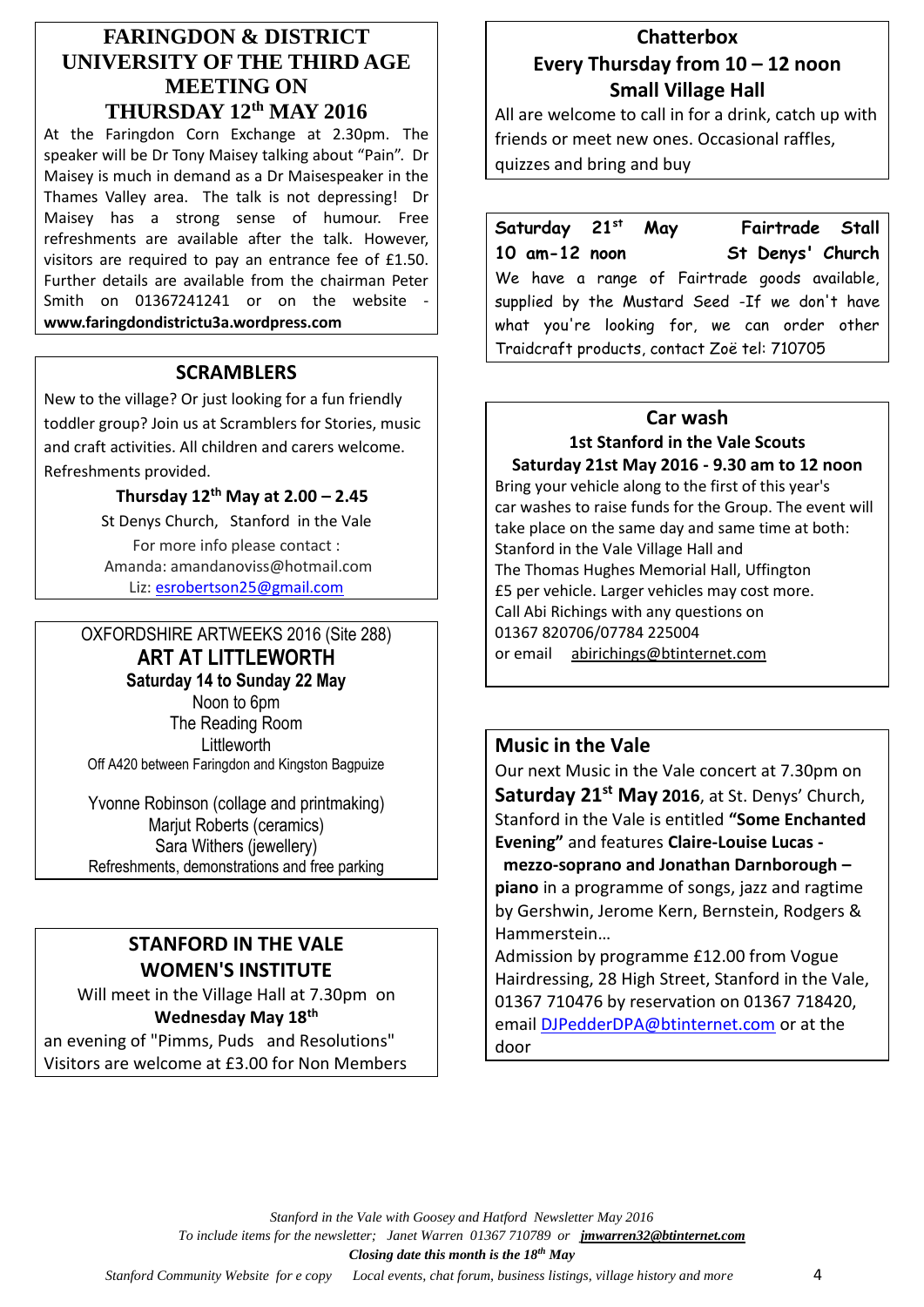

Church but not as you know it! A fun craft-based afternoon for all the family, includes afternoon tea. **Sunday May 22nd**

Open to all ages, 4th Sunday each month 4pm – 5.30pm Come along and try!

## **Stanford in the Vale Gardening Club**

The next meeting will be on **Wednesday 25th May** at 7.30pm in the Large Village Hall.

The speaker will be Catherine Williams on 'Design and create a garden of which to be proud'. Refreshments and a raffle. Visitors very welcome for a fee of £3.00. For more information, contact Rosemary Packer tel: 01367 710445

## **Advance Notices**

## **Stanford Summer Festival Saturday June 18th and Sunday June 19th On and around Church Green**

The theme for this year's Flower Festival is 'Anniversaries'. Many attractions including Nick Cope, Wantage Silver Band, Juggling John, bouncy castles, plus lots more entertainment for the whole family. Beer Tent We are looking for extra sponsors so that we can continue to keep all the entertainment FREE. Can your firm help? **Also, would you like the opportunity to do a one off flower display in the Church. We have some spaces** More information from jmwarren32@btinternet.com

## **Dates for the Diary**

.

**Friends of Stanford School (FOSS) Dates for your diary of upcoming events:**

**Sunday 19th June – Bingo Race Saturday 16th July – School summer fete Saturday 24th September – Barn Dance**

## **STANFORD DRAMA GROUP**

Plans are going really well for our forthcoming production of

## **THE REUNION by Peter Gordon**

and every rehearsal night is filled with laughter. .Put the performance dates in your diary so that you don't miss out on one of the funniest plays we have ever performed. **JULY 14th, 15th, 16th**

## **Christmas Market 2016 Departure Saturday 26th November**

Travel by coach (Barnes Coaches) and the Tunnel. 2 nights in Lille at the Hotel Ibis (bed and breakfast) **Saturday** : Lille Market **Sunday** : Amiens Market **Monday** : Bruges Market

£199 per person £38 single supplement

ALL WELCOME.

Organised by Stanford Twinning Association Enquiries and Booking Please contact Rosemary Packer 01367 710445 RESERVATIONS MUST BE MADE BY WEDNESDAY MAY 11th.

## **May – Stanford Pre-school News**

Our Easter event was well attended and raised some much needed funds for the Pre-School. We are always looking at ways of making some money so if you know of any grants we could apply for, or any donation or sponsorship would be very welcome. Our new children are settling in well and getting to know the staff and children at Pre-School.

```
Stanford in the Vale with Goosey and Hatford Newsletter May 2016
```
*To include items for the newsletter; Janet Warren 01367 710789 or [jmwarren32@btinternet.com](mailto:jmwarren32@btinternet.com)*

*Closing date this month is the 18th May*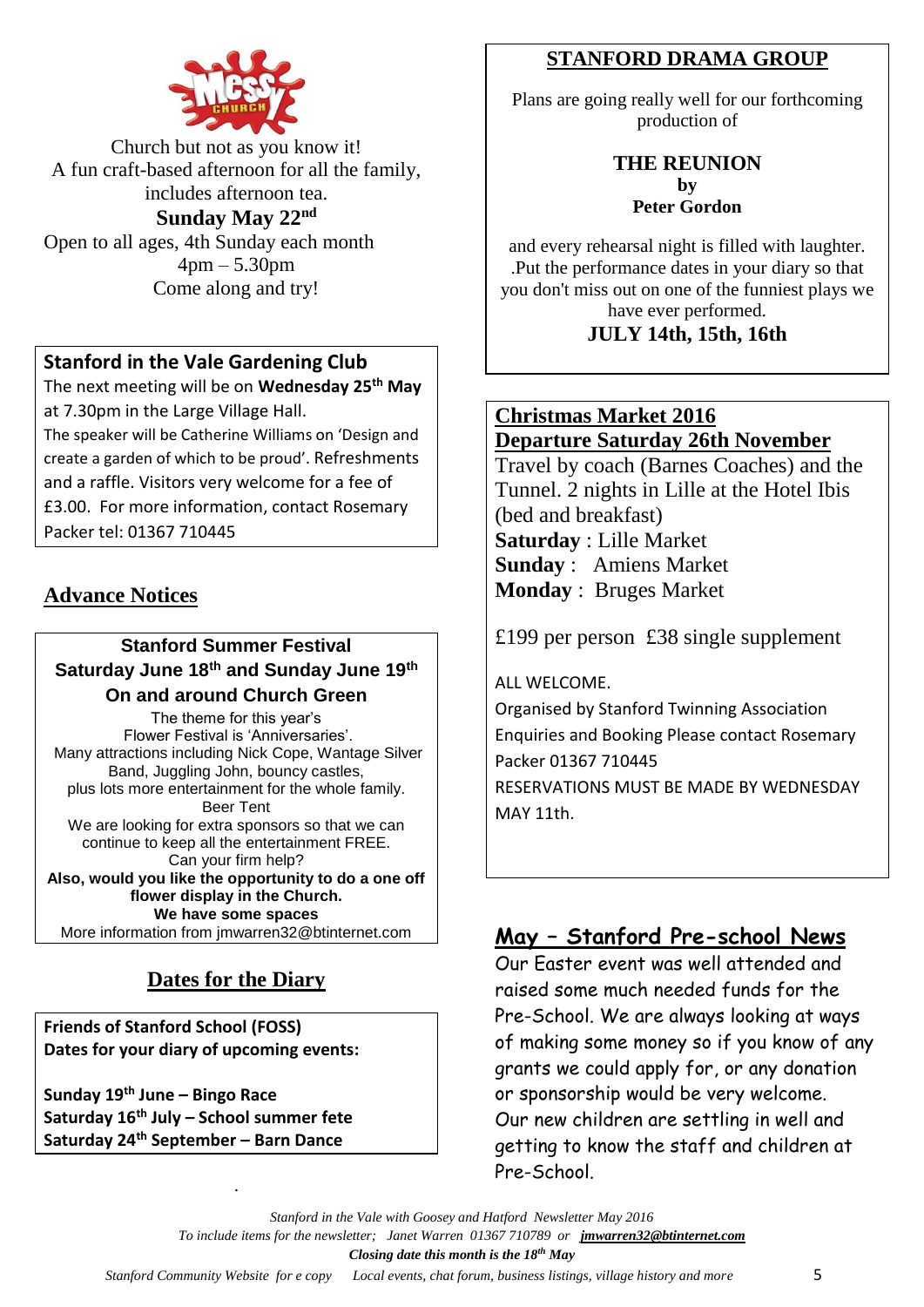We have been learning some new songs including the 'Firefighter song" to tie in with our topic of 'People who help us'. We have been talking about how we can help others and who helps us. We have set up a Doctors surgery role play area and we have been busy making our own Walkie Talkies out of junk modelling. We have planned visits from a Mechanic, Doctor and Policeman and look forward to asking them lots of questions.

We are again collecting the Sainsbury's Active Kids vouchers. If you have any you would like to donate please put them in the post box.

Unfortunately, we have to report that we have had some problems with

Children/youths climbing on the Pre-School roof. As well as being extremely dangerous we would like to inform people that we will contact the police if we find out who is doing this.

We are the School Council of Stanford in the Vale CE Primary School. Please read our school report below.

#### **Sunflower Class**

We are learning about 'Pirates'. We are looking forward to making parrots. We are also thinking about our pirate names.

#### **Snowdrop Class**

Our new topic is 'In an English Country Garden'. We will be learning about plants and wildlife that live in our gardens and having a look at different gardens. We have already made some flowers for our classroom.

## **Buttercup Class**

This term we are leaning about some famous artists and our topic is 'Vincent and Lawrence'. We are looking forward to creating our own artwork in the style of famous artists.

#### **Bluebell Class**

Our new topic is 'Brazil'. We are looking at a South American story set in a rainforest. We are looking forward to our trip to Cotswold Wildlife Park.

#### **Poppy Class**

This term our topic is 'The Vikings' and we will be learning about the Anglo-Saxons and the Vikings. We are looking forward to our trip to the Viking museum.

### **Orchid Class**

Our topic this term is 'The Ancient Greeks'. We are looking forward to finding out about famous statues and learning about different myths.

#### **Forget-me-Not Class**

We are currently working towards our SATs so our topic hasn't changed. Once we have completed our SATs, we will start working towards our end of year performance.

#### **Diary Dates**

Please join us for our final Sharing Assembly of the year on **Friday 27th May at 2.15pm.** 

Please join us for our Father's Day service on **Friday 17th June at 9.30am**. Our service will be held at St Denys' Church.

Thank you for reading our report.

To include items in June's newsletter please send to **[jmwarren32@btinternet.com](mailto:jmwarren32@btinternet.com)** or telephone 01367 710789 and leave a message. Closing date: **18th June 2016** 

*Stanford in the Vale with Goosey and Hatford Newsletter May 2016 To include items for the newsletter; Janet Warren 01367 710789 or [jmwarren32@btinternet.com](mailto:jmwarren32@btinternet.com) Closing date this month is the 18th May*